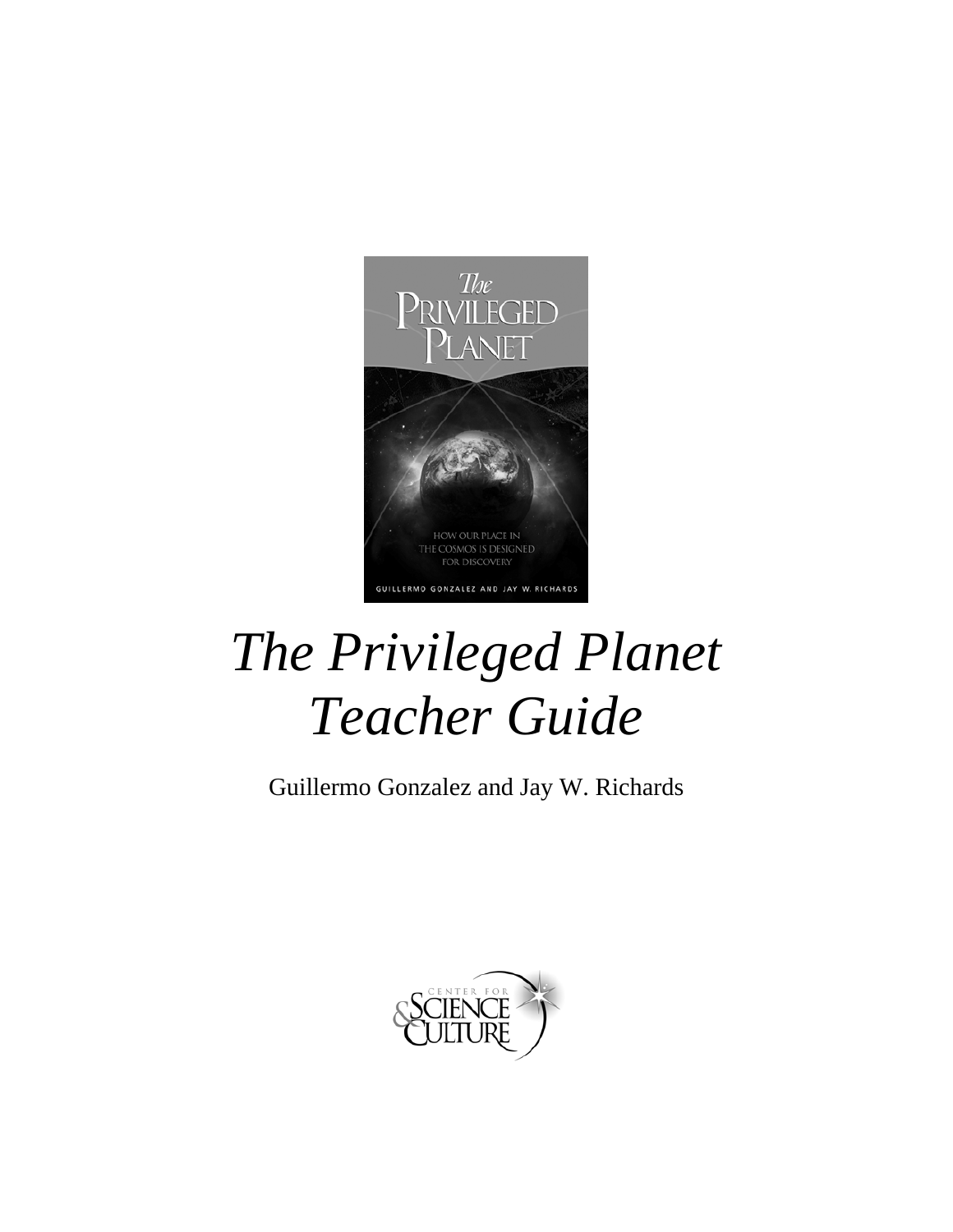#### **The Privileged Planet Teacher Guide**

Preview copy, not for resale Guillermo Gonzalez Jay W. Richards

Publisher Information

**DISCOVERY INSTITUTE** 1511 Third Ave. Suite 808 Seattle, WA 98101 206.292.0401 [cscinfo@discovery.org](mailto:cscinfo@discovery.org) Copyright © 2006 Discovery Institute. All rights reserved.

#### **About the Center for Science & Culture**

Discovery Institute's Center for Science & Culture supports the research of scientists and other scholars who explore evidence of purpose and design in nature, and is the nation's leading think tank researching the scientific theory known as intelligent design.

#### **About Discovery Institute**

Discovery Institute promotes ideas in the common sense tradition of representative government, the free market and individual liberty. Our mission is promoted through books, reports, legislative testimony, articles, public conferences and debates, plus media coverage and the Institute's own publications and award-winning Internet website: http://www.discovery.org. Current projects explore the fields of technology, science and culture, reform of the law, national defense, the environment and the economy, the future of democratic institutions, transportation, religion and public life, government entitlement spending, foreign affairs and cooperation within the bi-national region of "Cascadia."

Published in the United States of America First Edition, First Printing. March 2006.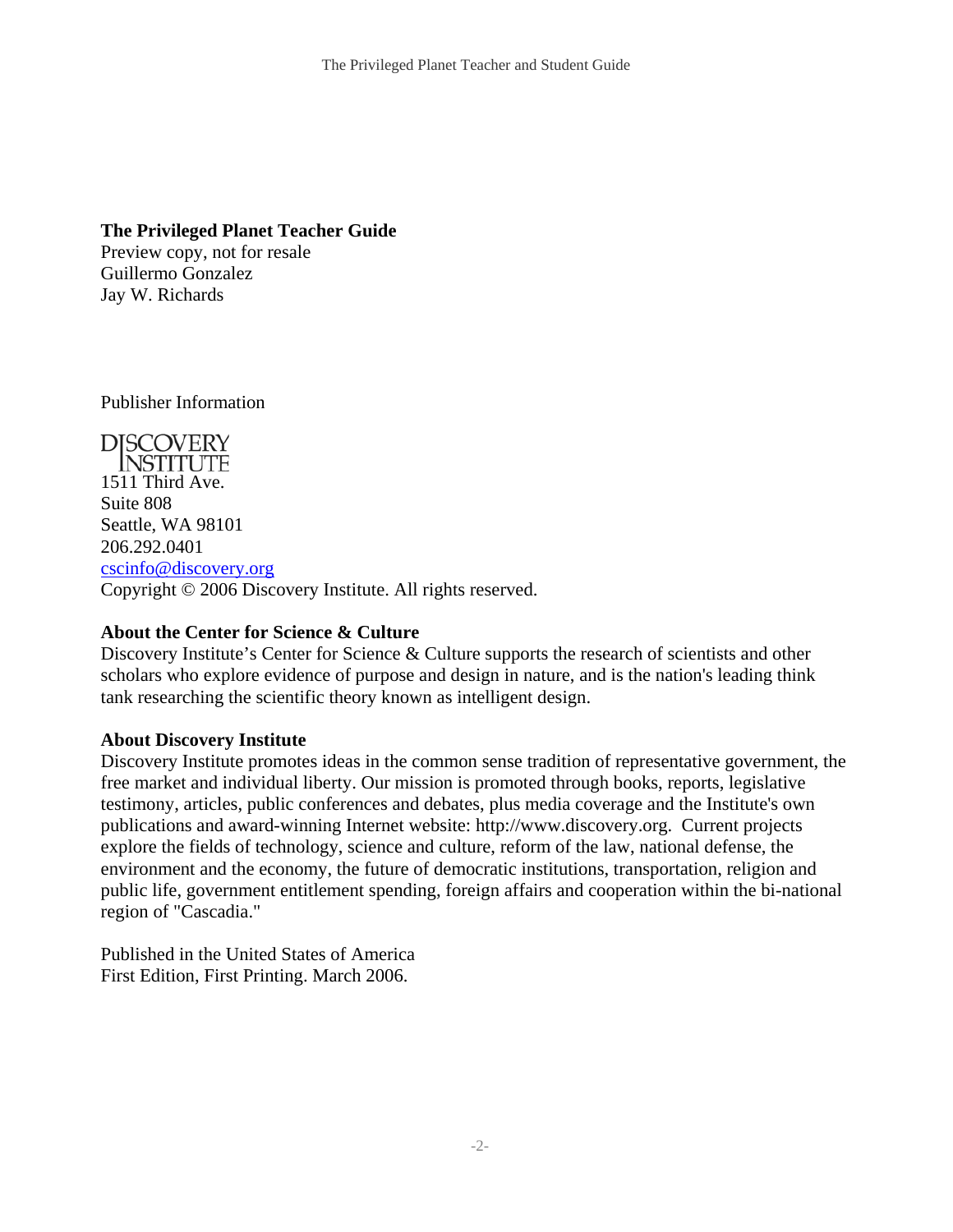# **Preface**

 $\overline{a}$ 

This guide began its life as a set of notes developed by Michael N. Keas for use in his Unified Studies Natural Science survey course for non-science majors at Oklahoma Baptist University. At the time, Keas was an associate professor of natural science with expertise in the history, philosophy and rhetoric of science. With a particular interest in science education, he began incorporating *The Privileged Planet* into his lectures in 2002, when it was still in an incomplete manuscript. Today, Keas teaches at Biola University.

We are pleased that Dr. Keas has granted us permission to expand on and adapt his guide for a broader audience. It is appropriate for high school through advanced undergraduate students. It can be used as a supplement for an introductory astronomy or general science course, along with *The Privileged Planet* and accompanying documentary, an introductory astronomy textbook and perhaps a set of readings on the history of science (e.g., selected chapters from *The Book of the Cosmos* by Dennis Danielson).

*The Privileged Planet* and this guide can also be used as supplementary material for a college-level astrobiology course. In that case, the advanced questions would be particularly appropriate. It is not necessary to cover every chapter in the guide. Astrobiology courses, for example, can focus on the first eight chapters, and perhaps include some of the material on SETI. *The Privileged Planet*, along with *Rare Earth* by Peter Ward and Donald Brownlee, can serve to balance the more commonly available material with a strong pro-SETI slant. The astrobiology student would also benefit from the review paper published by one of us on habitable zones.<sup>1</sup> It expands on the astrobiology in *The Privileged Planet* with the latest research, including a more complete treatment of the Galactic Habitable Zone.

We welcome suggestions for improvement, reports of errors and particularly good answers to the advanced questions. We will acknowledge incorporated material in future versions of this guide. Please send correspondence to: csc@discovery.org.

> Guillermo Gonzalez Jay W. Richards March 1, 2006

<span id="page-2-0"></span><sup>&</sup>lt;sup>1</sup> Gonzalez G. (2005). Habitable Zones in the Universe. *Origins of Life and Evolution of Biospheres*, **35**, 555-606.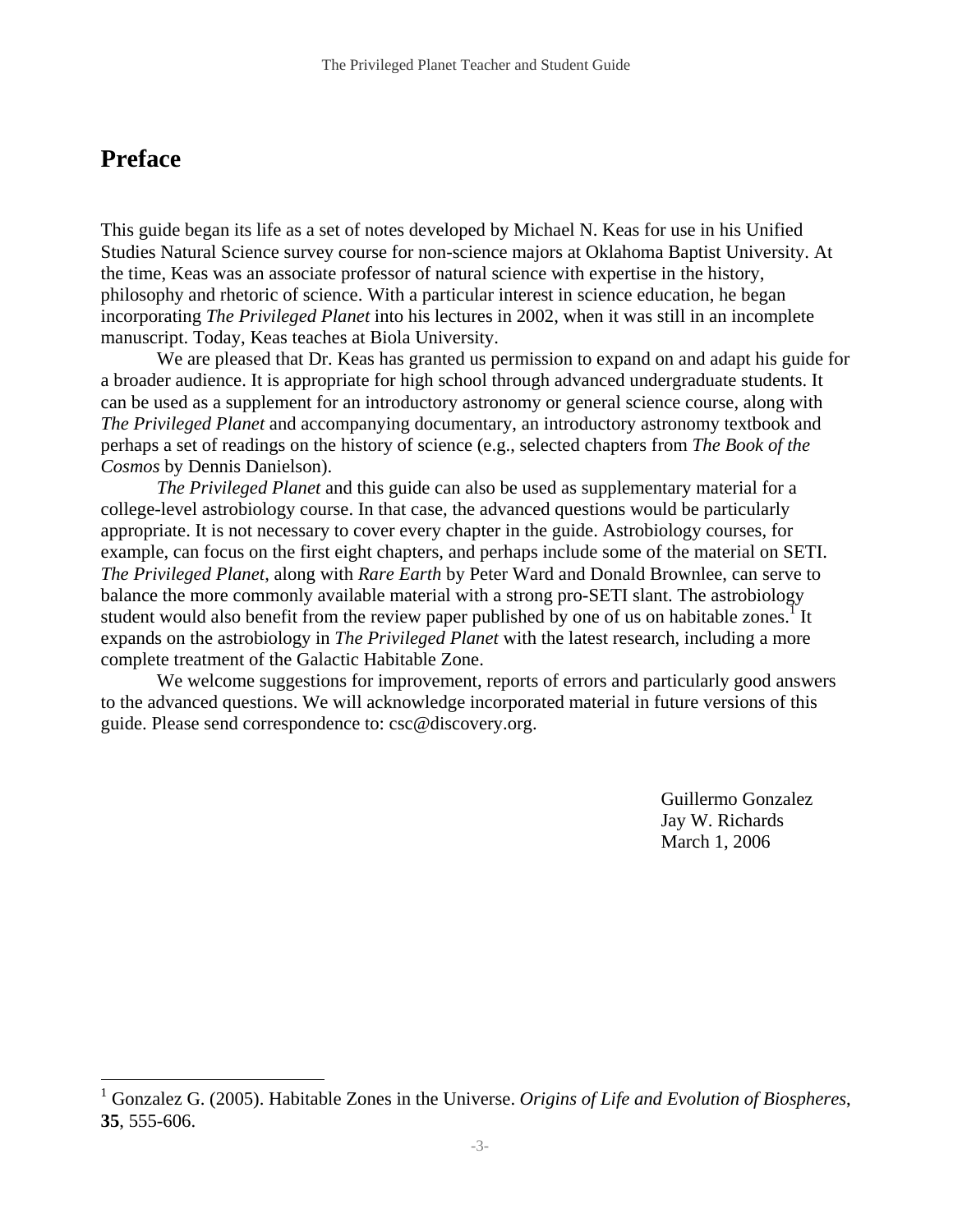# **Introduction**

**Preview this study guide to know what to look for in your reading, then read the text of the Introduction of** *The Privileged Planet***, then answer the questions below.**

What event on Christmas Eve, 1968, attracted the largest single TV audience in history?

Probably a majority of scientists think that our Earthly existence is accidental and purposeless. *The Privileged Planet* challenges this view on scientific grounds. What matters most to the practice of science is not where scientists get their initial ideas (e.g., intuition, the Bible or a dream), but rather how well those ideas are tested against publicly accessible evidence. A scientist may begin assuming the importance or unimportance of our cosmic position, just so long as those initial assumptions are open to being accountable to the evidence of nature.

*The Privileged Planet's* main thesis: the conditions that allow for \_\_\_\_\_\_\_\_\_\_\_\_\_\_\_\_\_\_\_\_ on Earth also make it strangely well suited for \_\_\_\_\_\_\_\_\_\_\_\_ and \_\_\_\_\_\_\_\_\_\_\_\_\_ the universe.

Technical version of this thesis: \_\_\_\_\_\_\_\_\_\_\_\_\_\_\_\_ correlates with habitability.

Identify three views (among prominent scientists since the mid-20th century) of how common or uncommon life is in the cosmos (answer in the #1-#2-#3 outline below).

#### **View #1: Drake-Sagan-SETI**

Life, even intelligent life, is common / uncommon (circle one).

The late Carl Sagan (author of the novel *Contact*, upon which the motion picture by the same name was based) was fond of extolling the "billions" of stars in the cosmos; we will use this as a convenient device for remembering this most common twentieth century view. Frank Drake is the early SETI researcher who is especially remembered for his mathematical formula that attempts to calculate the number of advanced civilizations capable of communicating with radio signals in the Milky Way Galaxy.

What is the so-called Copernican Principle?

Define naturalism by completing Carl Sagan's secular liturgy: nature is "all that \_\_\_\_\_, or ever \_\_\_\_\_\_\_, or ever \_\_\_\_\_\_\_\_\_." If naturalism is true, the Copernican Principle seems to naturally follow.

 $SETI = Search for$  Intelligence. Drake & Sagan were leading SETI advocates.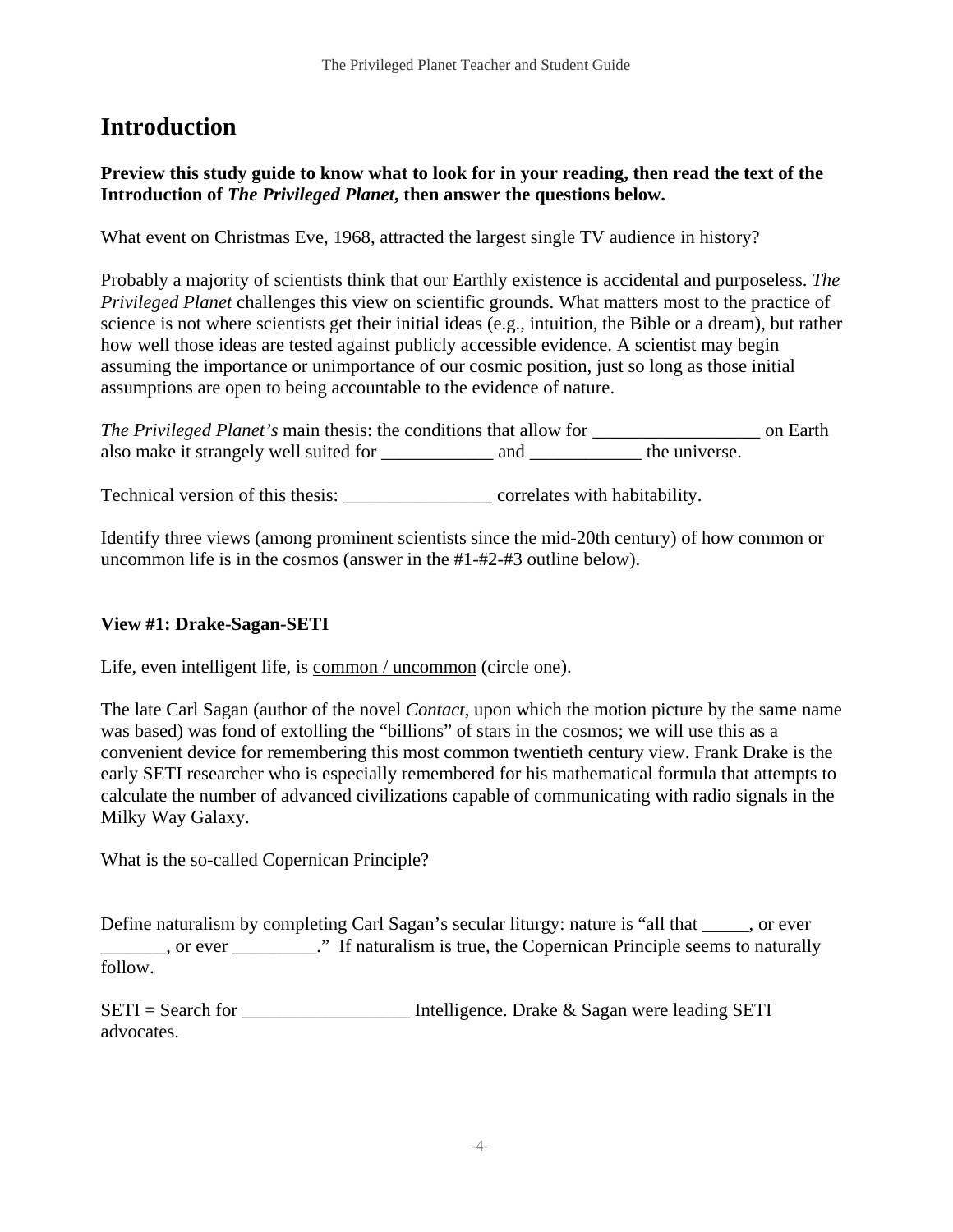#### **View #2: Rare Earth Hypothesis**

Simple life is common / uncommon, but complex life is common / uncommon (circle correct)

The name of this viewpoint comes from Peter Ward and Donald Brownlee in their book *Rare Earth* (2000). This view has taken its contemporary form within the new discipline of astrobiology, which is the study of the conditions necessary for life in the universe.

In what limited regard does the Rare Earth view (#2) *challenge* the Copernican Principle (CP)? Answer: it challenges the CP in regard to simple / complex life (circle one)?

Does the "Rare Earth" view keep faith with the broader naturalistic philosophy that supports the Copernican Principle? Explain.

#### **View #3: Privileged Planet Hypothesis** (thesis of *The Privileged Planet*)

**Part A, Habitability Thesis**: Life, both complex *and "simple,"* is common / uncommon (circle one). This thesis, although not new, has taken on an unprecedented degree of scientific rigor in its latest form within the new discipline of astrobiology. Views #2 and #3 both recognize the precise fine-tuning (or "just right" arrangement of natural laws and events) that is required for the possibility of life's existence.

**Part B, Habitability-Measurability Correlation Thesis**: The conditions that allow for intelligent life on earth also make it strangely well suited for measuring (analyzing) the universe.

Measurability [definition]: "refers to those features of the universe as a whole, and especially to our particular in both in space and time which allow us to detect, observe, discover, and determine such features as the size, age, history, laws, and other properties of the physical universe."

Does the Privileged Planet Hypothesis keep faith with the broader naturalistic philosophy that underwrites the Copernican Principle? Explain (compare with the Rare Earth Hypothesis).

"All design involves conflicting objectives and hence compromise, and the best designs will always be those that come up with the best compromise." How does this insight, called constrained optimization, guide the Privileged Planet thesis? How does laptop computer design illustrate constrained optimization?

#### **Advanced questions**

1) Discuss the subtle differences among observability, discoverability, and measurability. Illustrate your answer with real-world examples.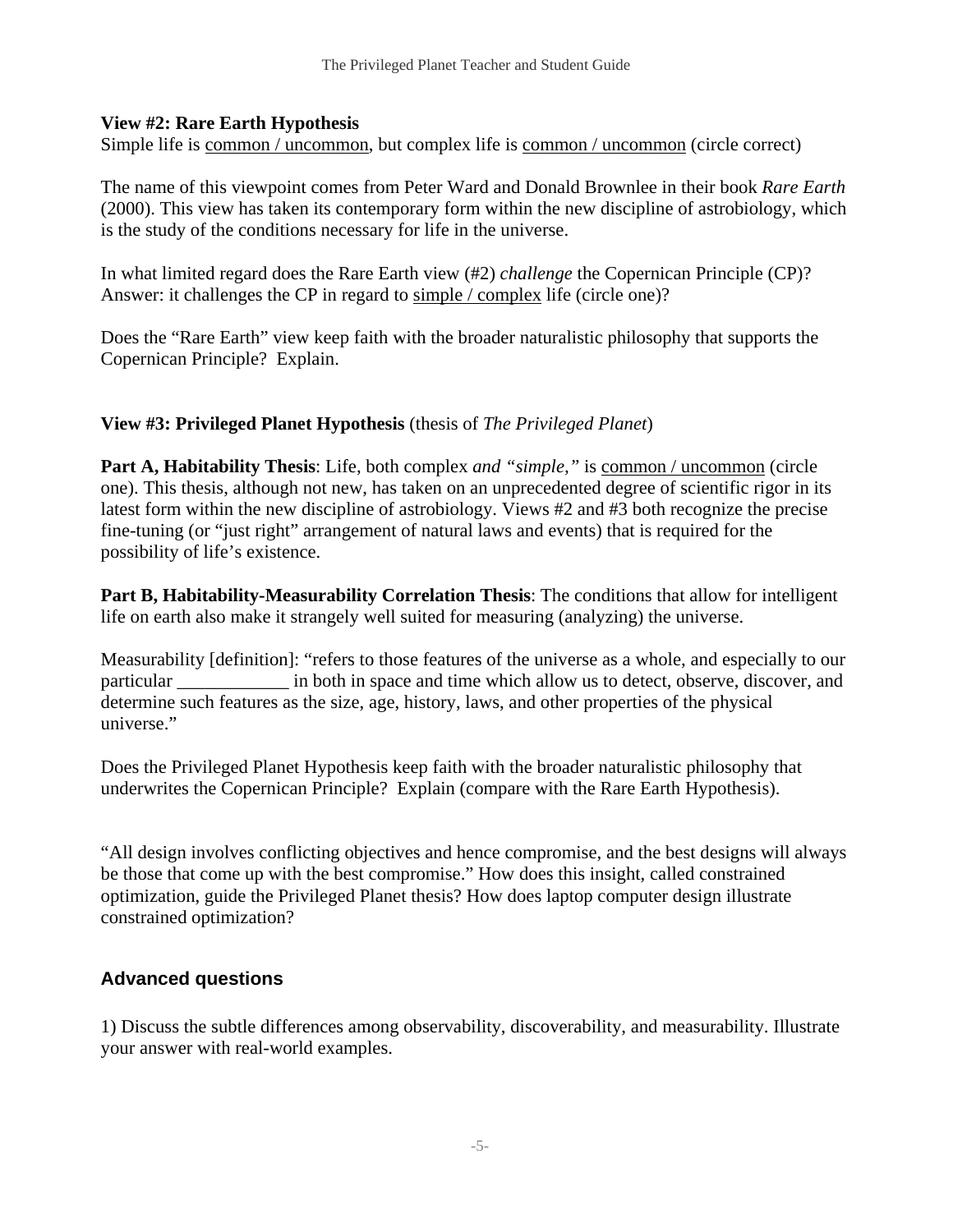# **Ch. 1: Wonderful Eclipses**

## **Kinds of Solar Eclipses**

- Total Eclipse (figure 1.1A): The fully shaded umbra of the Moon's shadow reaches Earth. This is called a total eclipse for those located on Earth where the umbra touches, because the Moon totally covers the Sun.
- Annular Eclipse (figure 1.1B): The semi-shaded penumbra of the Moon's shadow reaches Earth, while the dark umbra falls short. The Moon fails to totally cover the Sun for *any* observer on Earth.



## **More Detail on Total Solar Eclipses (figure 1.1A)**

- 1. Moon's disk is large enough to cover the bright solar disk (Sun's photosphere)
- 2. Centers of the two disks at least approximately meet
- 3. Umbra touches Earth's surface
- 4. There are two kinds of total eclipses: super & perfect
	- a. **Super eclipse**: Moon's disk appears \_\_\_\_\_\_\_\_ than the solar disk and thus more than covers it.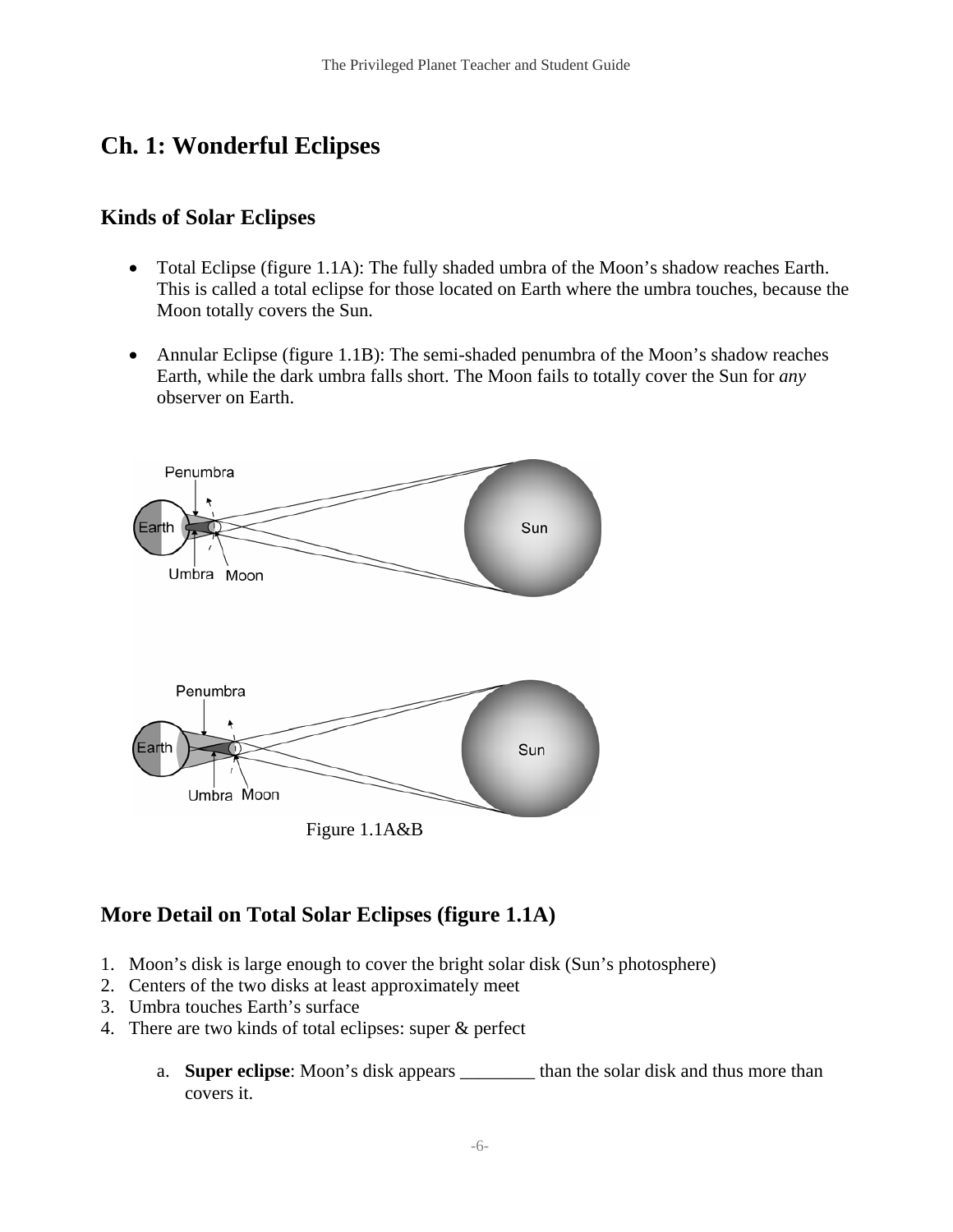b. **Perfect eclipse**: Moon's disk is just large enough to cover the bright solar disk.

*What causes a perfect solar eclipse?* The relative Earth-Moon and Earth-Sun distances just about exactly compensate for the real size difference between Moon and Sun, making both appear the same angular size as viewed from Earth.

*What can one see during the 7.5 minutes (or less) of a perfect solar eclipse?* See Plate 3 in the book (all color plates are in the middle of the book). See especially the top photograph for an excellent look at a perfect eclipse. **Observe two things:** (1) pink \_\_\_\_\_\_\_\_\_\_\_\_\_\_\_\_ around the edge of the Moon, which looks like a thin jagged crown with protruding pink flames; this is an irregular layer of gases on the Sun within which sunspots, flares, and prominences (protruding pink flames) occur. (2) silvery-white \_\_\_\_\_\_\_\_\_\_\_\_\_, which is the Sun's outer atmosphere, and extends out several times the Sun's diameter.

## **More Detail on Solar Eclipses that are** *Not* **Total (figure 1.1B)**

- 1. Annular Eclipse (figure 1.1B): The Moon's disk is too \_\_\_\_\_\_\_\_\_\_\_\_ to cover the bright solar disk (photosphere of the Sun), but the centers of the two disks at least approximately meet. Explanation: More than half the time nowadays the Moon is far enough from Earth (relative to the changing Earth-Sun distance) that it appears a bit smaller than the Sun. During such periods, the Moon (if lined up with the Sun) fails to totally eclipse (cover) the bright solar disk. Under these conditions, the Sun's bright light prohibits observations of the following scientifically interesting effects: (1) pink chromosphere and (2) silvery-white corona. These two solar phenomena are otherwise visible during a total solar eclipse (especially during a *perfect* total solar eclipse as described above).
- 2. Partial Eclipse: A solar eclipse in which an observer is located in the penumbera. One may experience either a total or annular eclipse as a "partial eclipse" if one is situated in the penumbera.

## **Earth-Moon-Sun Configuration is Well Suited for Earth's Habitability and Measurability**

Gonzalez discovered the habitability-measurability correlation after first seeing it in the Earth-Moon-Sun configuration that makes possible complex life and science-friendly solar eclipses.

#### *Four planet-moon-sun features required for the support of complex life on a planet:*

**#1.** "A moon large enough to just cover the Sun also \_\_\_\_\_\_\_ the rotation of its host \_\_\_\_\_\_\_\_." This keeps planet's tilt within a narrow range that is important for sustaining complex life.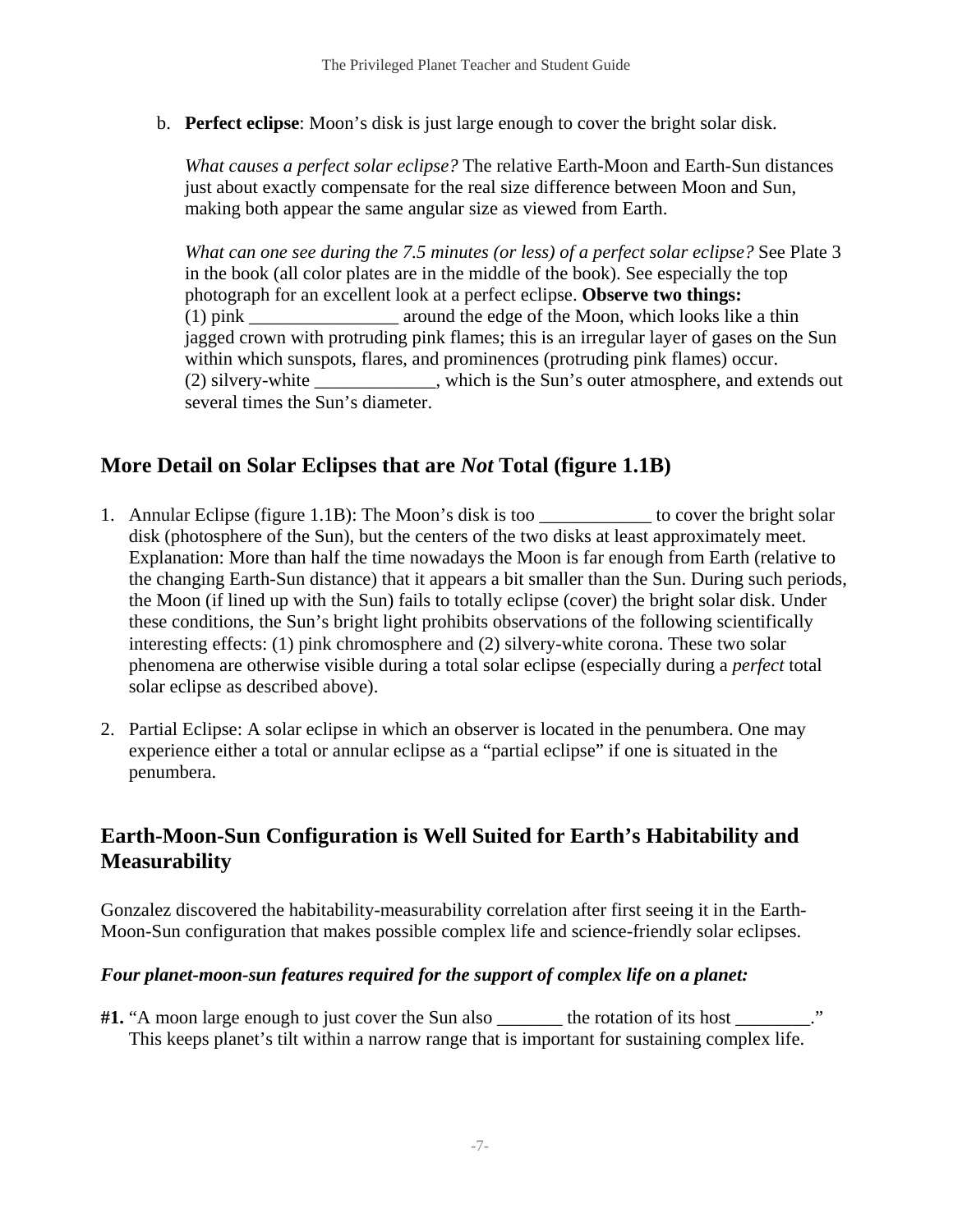**#2.** What celestial body is the main cause of ocean tides? Sun / Moon (circle one). In the absence of this body, ocean currents would be less effective at regulating global climate and mixing nutrients from the continents into the oceans.

OBJECTION: "As long as they are the right relative sizes and distances apart, a perfect total eclipse could happen with a larger or smaller moon or sun." So, there is nothing special about our perfect total eclipses.

ANSWER: This objection evaporates in light of additional evidence (e.g., points  $3 \& 4$  below) that few of the eclipse-friendly planet-moon-sun arrangements also provide these two correlated benefits:

- Able to support complex life on the host planet (habitability)
- Able to support highly useful scientific measurements (measurability)

**#3.** A star similar to the Sun's mass is required for complex life.

A less \_\_\_\_\_\_\_\_\_ sun requires that a planet orbit closer to keep liquid \_\_\_\_\_\_\_\_ on its surface. The band around a star wherein a terrestrial planet must orbit to maintain liquid water on its surface is called the \_\_\_\_\_\_\_\_\_\_\_\_\_\_\_\_\_\_ habitable zone. But, if the planet orbits too close, you get rapid \_\_\_\_\_\_\_\_\_\_-locking (one hemisphere of planet always faces its sun). What's bad about this?

What difference between our Moon's \_\_\_\_-lock and this hypothetical planetary \_\_\_\_-lock stands out? Hint: Why is one side of our Moon *not* perpetually dark?

\_\_\_\_\_\_\_\_\_\_\_\_\_\_\_\_\_\_\_\_\_\_\_\_\_\_\_\_\_\_\_\_\_\_\_\_\_\_\_\_\_\_\_\_\_\_\_\_\_\_\_\_\_\_\_\_\_\_\_\_\_\_\_\_\_\_\_\_\_\_\_\_\_\_\_\_\_\_

\_\_\_\_\_\_\_\_\_\_\_\_\_\_\_\_\_\_\_\_\_\_\_\_\_\_\_\_\_\_\_\_\_\_\_\_\_\_\_\_\_\_\_\_\_\_\_\_\_\_\_\_\_\_\_\_\_\_\_\_\_\_\_\_\_\_\_\_\_\_\_\_\_\_\_\_\_\_

\_\_\_\_\_\_\_\_\_\_\_\_\_\_\_\_\_\_\_\_\_\_\_\_\_\_\_\_\_\_\_\_\_\_\_\_\_\_\_\_\_\_\_\_\_\_\_\_\_\_\_\_\_\_\_\_\_\_\_\_\_\_\_\_\_\_\_\_\_\_\_\_\_

**#4.** If a planet is much bigger or smaller than ours, then complex life is much less likely there. Why? Because the host planet needs to be about Earth's size to maintain the following features that are critical for the support of complex life:

A. Plate tectonics

- B. Maintenance of some \_\_\_\_\_\_\_\_\_\_ above the oceans
- $C.$  Retention of an  $\_\_\_\_\_\_\_\_\_\_\_\_\_\_\_\_\_$ .

## **Planet-moon-sun configurations that support life are more likely to produce science-friendly perfect solar eclipses**

- **#1.** The planet-Moon-Sun configuration that is best for complex life is also most likely to produce solar eclipses. Over most of its history only super eclipses were visible from Earth. Today, perfect eclipses are visible.
- **#2.** A comparative study of moons in our Solar System reveals something important about our Earth-Moon-Sun configuration: Earth is unusually well set up to be a platform from which to make scientifically useful measurements during solar eclipses. Summarize the evidence for this conclusion with the aid of the bullet points below: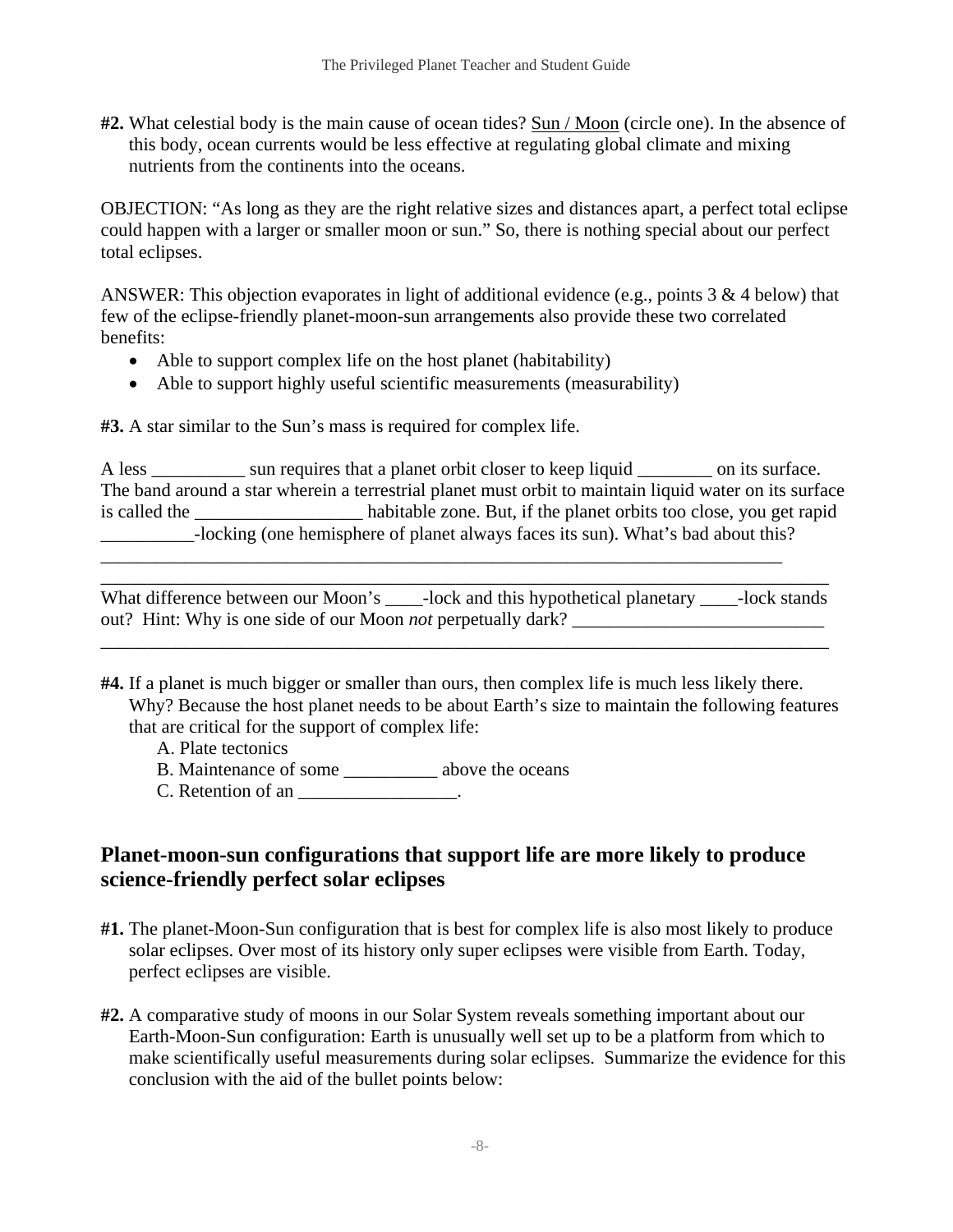- Figure 1.4 (page 11) shows that only two moons in our Solar System (ours and one of Saturn's) appear the same angular size as the Sun when viewed from their host planets.
	- o By angular size of the Sun we mean the angle between two lines of sight:
		- To one edge of the Sun and
		- To the opposite edge of the Sun
	- o Angular sizes of the moons and the Sun vary due to changes in the moons' distances from their host planets and also the change in distances of the planets from the Sun and so these moons sometimes appear smaller than the Sun (left of vertical line on the graph) and sometimes larger than the Sun (right of vertical line).
- Other reasons Earth's solar eclipses are better:
	- o The Moon orbits around Earth slowly. Do the moons of the giant planets generally orbit their host planets faster or slower than ours? Why? Why is this important?
	- o How does the potato-shaped Prometheus make matters worse for scientific measurements taken from the surface of Saturn during a total eclipse?
	- o From which planet with a moon does the Sun subtend the largest angular size? Why is this relevant?

## **Research Aided by Perfect Solar Eclipses Led to Three Important Scientific Discoveries**

**#1.** Perfect solar eclipses helped scientists discover how to determine the chemical (elemental) makeup of stars.

In 1811 Joseph Franhaufer first described the dark gaps that intersperse the smooth continuum of the solar light spectrum, called Franhaufer lines or <u>lines</u>.

Atoms and molecules both emit and absorb light at characteristic wavelengths on the spectrum, called \_\_\_\_\_\_\_\_\_\_\_\_\_\_\_ and absorption lines, respectively. By learning to read this bar-code-like information, scientists have been able to determine the elemental makeup of \_\_\_\_\_\_. This major advance in science was made possible with spectroscopic measurements of the chromosphere and prominences (plumes of gas that surge out from the photosphere into the \_\_\_\_\_\_\_\_\_\_\_) during the few minutes of totality during a perfect solar eclipse. These discoveries helped confirm the proposal of Jesuit priest Angelo Secchi and John Herschel in 1864 that the Sun is a ball of hot \_\_\_\_\_\_.

Only because they discovered how absorption lines form in the Sun's atmosphere did astronomers learn how to interpret the spectra of distant \_\_\_\_\_\_\_\_\_, and thereby determine their chemical makeup, all without leaving our tiny planet. Such knowledge is the linchpin for modern astrophysics and cosmology.

**#2.** Total solar eclipses provided scientists the earliest and one of the most influential "confirming tests" of **Example 2** Relativity (one of most important laws of nature)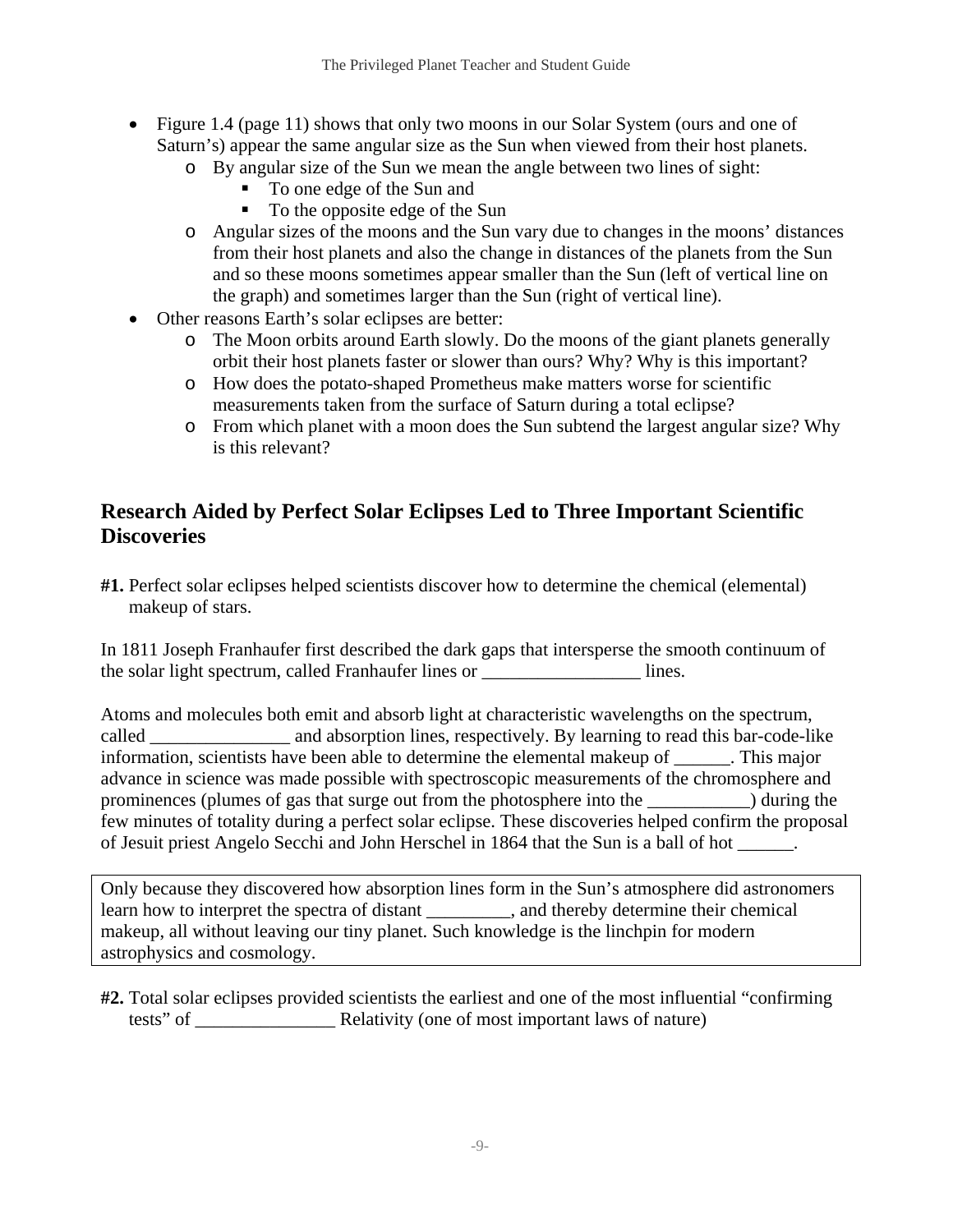

Figure 1.7: The Moon is not shown eclipsing the Sun in the drawings, but this was the case, and necessarily so in order to enable these early  $20<sup>th</sup>$  century scientists to see the stars near the Sun during daylight hours. The bottom drawing shows that the angle measured between star 1 and 2 (at nighttime) would be less months later with the Sun out of the that part of the sky. The difference in angle between the stars results from the bending of starlight as illustrated in the top drawing.

- **#3.** Total solar eclipses give scientists the best way of measuring the slowdown of Earth's \_\_\_\_\_ since ancient times.
	- What causes the slowing of Earth's rotation?
	- A total solar eclipse is only visible as such by those in its \_\_\_\_\_\_\_ (dark shadow's) track
	- The slowing of Earth's rotation translates into errors in prediction of where the would sweep across Earth's surface for an ancient total solar eclipse
	- By examining accounts of total solar eclipses at known dates and places, scientists can place ancient calendars on our modern calendar system.

#### **Bizarre Conclusion**

"There's a final, even more bizarre twist. Due to Moon-induced tides, the Moon is gradually \_\_\_\_\_\_\_\_\_\_\_\_\_ from the Earth, at 3.82 centimeters per year. In ten million years, the Moon will seem noticeably \_\_\_\_\_\_\_\_. At the same time, the Sun's apparent girth has been swelling by six centimeters per year for ages, as is normal in stellar evolution. These two processes, working together, should end total solar eclipses in about \_\_\_\_\_\_\_ million years, a mere \_\_\_\_\_\_\_ percent of the age of the Earth. This relatively small window of opportunity also happens to coincide with the existence of \_\_\_\_\_\_\_\_\_\_\_\_\_\_\_\_ life. Put another way, the most habitable place in the Solar System yields the best view of solar eclipses just when \_\_\_\_\_\_\_\_\_\_\_\_\_\_\_\_ can best appreciate them."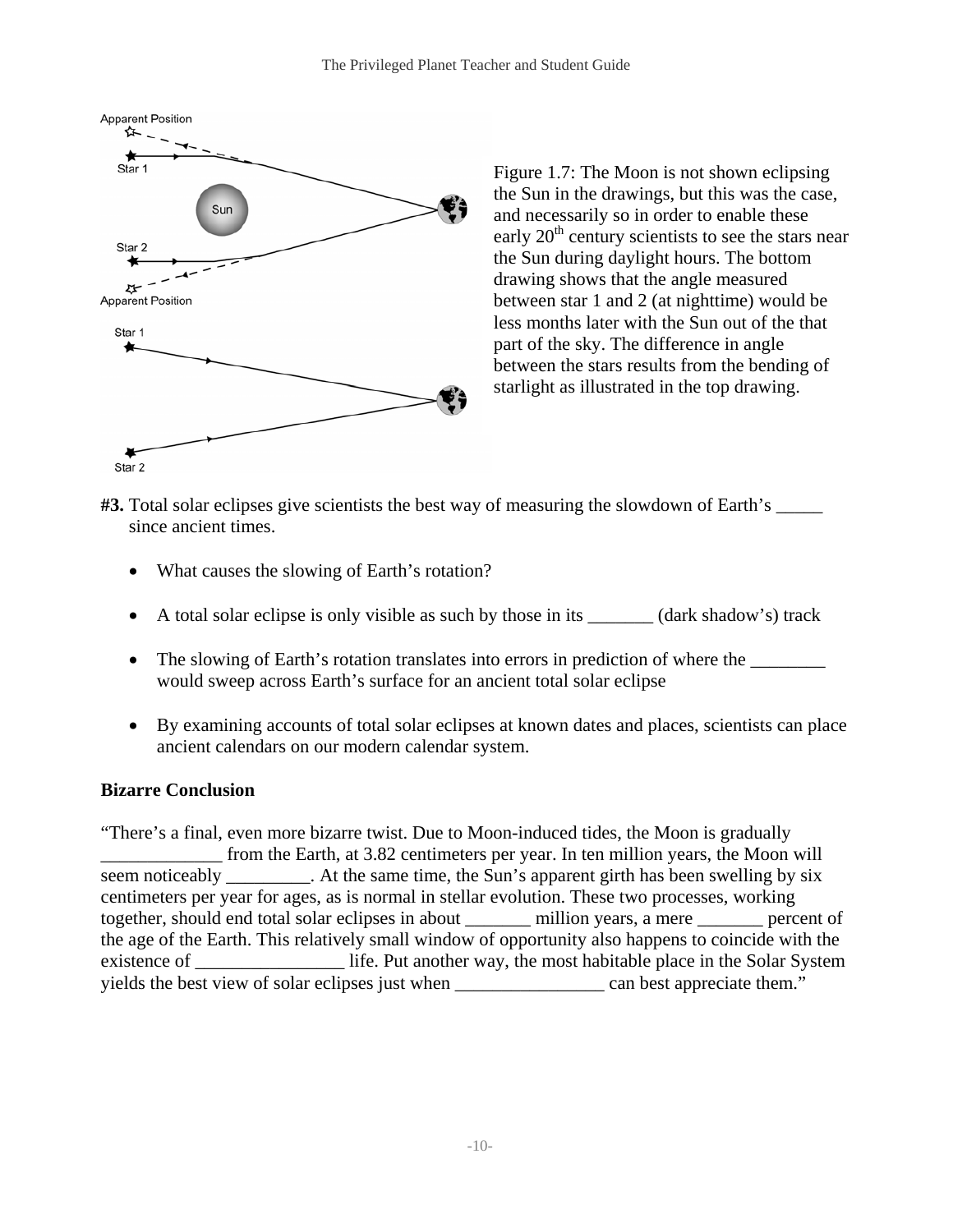## **Advanced questions**

1. Search the Internet for recent images of moons taken by orbiting probes or images of solar eclipses obtained from the surface of another planet. Look also for data on newly discovered moons. How do these new images/data bear on the claims made in this chapter about Earth's solar eclipses in comparison to others in the Solar System?

2. Look up data on the shapes, sizes, and densities of the known moons and asteroids that have had close flybys by probes. Discuss the trends of shape with size and density. If our moon were onequarter its size, what do you think its shape would be?

3. In what major ways did Earth differ from its present state over its history? In what ways did changes in the Moon's distance affect Earth's habitability over its history?

4. If Earth's day were shorter by several hours, would the Moon still be necessary to stabilize Earth's axis? Discuss your answer within the context of the way the Moon formed and its effect on Earth's initial rotation period.